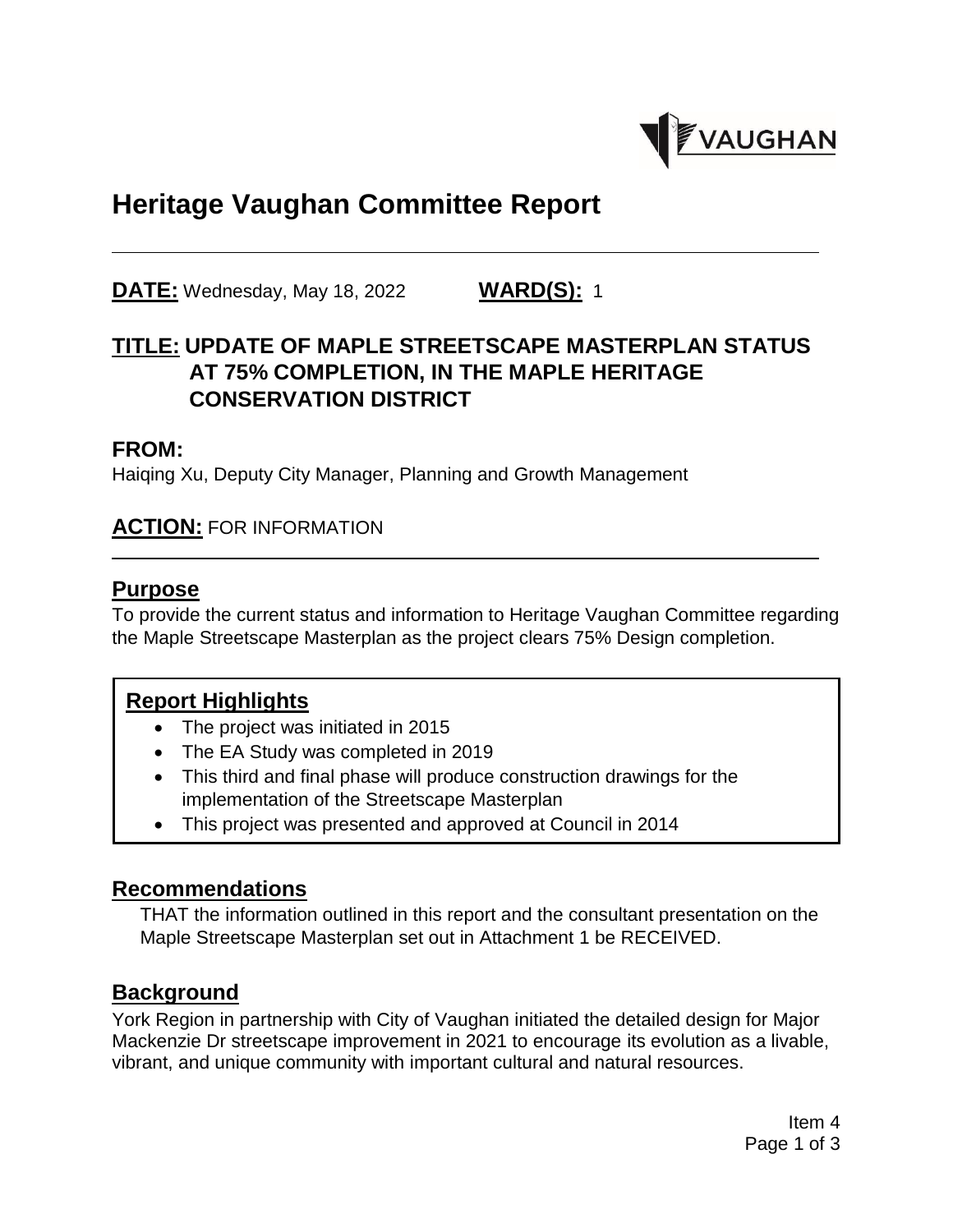The project is based on an EA Study that was completed in 2019.

#### **The Consultant Team**

HDR was retained as the lead consultant to prepare the overall detailed design; and landscape architect James McWilliam was retained as a subconsultant to prepare the landscape plans.

#### **The Process**

The Project involved 3 design submission stages: 30%, 60%, and 90% with target completion of the detailed design this summer. The project will be tendered this fall with construction to start end of 2022. Phase 1 of construction will be between Jane St and McNaughton Rd; while Phase 2 construction starts in 2023 between McNaughton Rd and Keele St.

### **Previous Reports/Authority**

- 1. [Maple Heritage Conservation District Plan](https://www.vaughan.ca/services/business/heritage_preservation/General%20Documents/Maple%20HCD%20Volume%203%20-%20Guidelines.pdf) (2007)
- 2. [The Village of Maple Streetscape Design Guidelines](https://meetingarchives.vaughan.ca/committee_2006/pdf/CWA0501_22.pdf) (2006)
- 3. [The Village of Maple Streetscape Standards](https://www.vaughan.ca/services/business/urban_design/General%20Documents/Maple%20Streetscape%20and%20Urban%20Design%20Guidelines.pdf) (2004)

# **Analysis and Options**

This project was approved at Council in 2014 but has not been taken to Heritage Vaughan until today. Currently the project's status is undertaking the detailed design and construction component following the approved directions.

The current stage of this phase (Design and Implementation) has surpassed 60% design: it includes all the proposed streetscape design details required for construction. This is the stage where the City can incorporate final input and changes. The next phase is 90% where all design details are finalized, and only minor refinements/tweaking would be considered. Once those are completed, the 100% stage consists of tender drawings.

This report is intended for information to the Heritage Vaughan Committee, and to solicit feedback as applicable.

### **Financial Impact**

The City has approved budget to cost share the new enhanced streetscape elements that qualify for municipal streetscape partnership program with York Region.

### **Broader Regional Impacts/Considerations**

There are no broader Regional impacts or considerations.